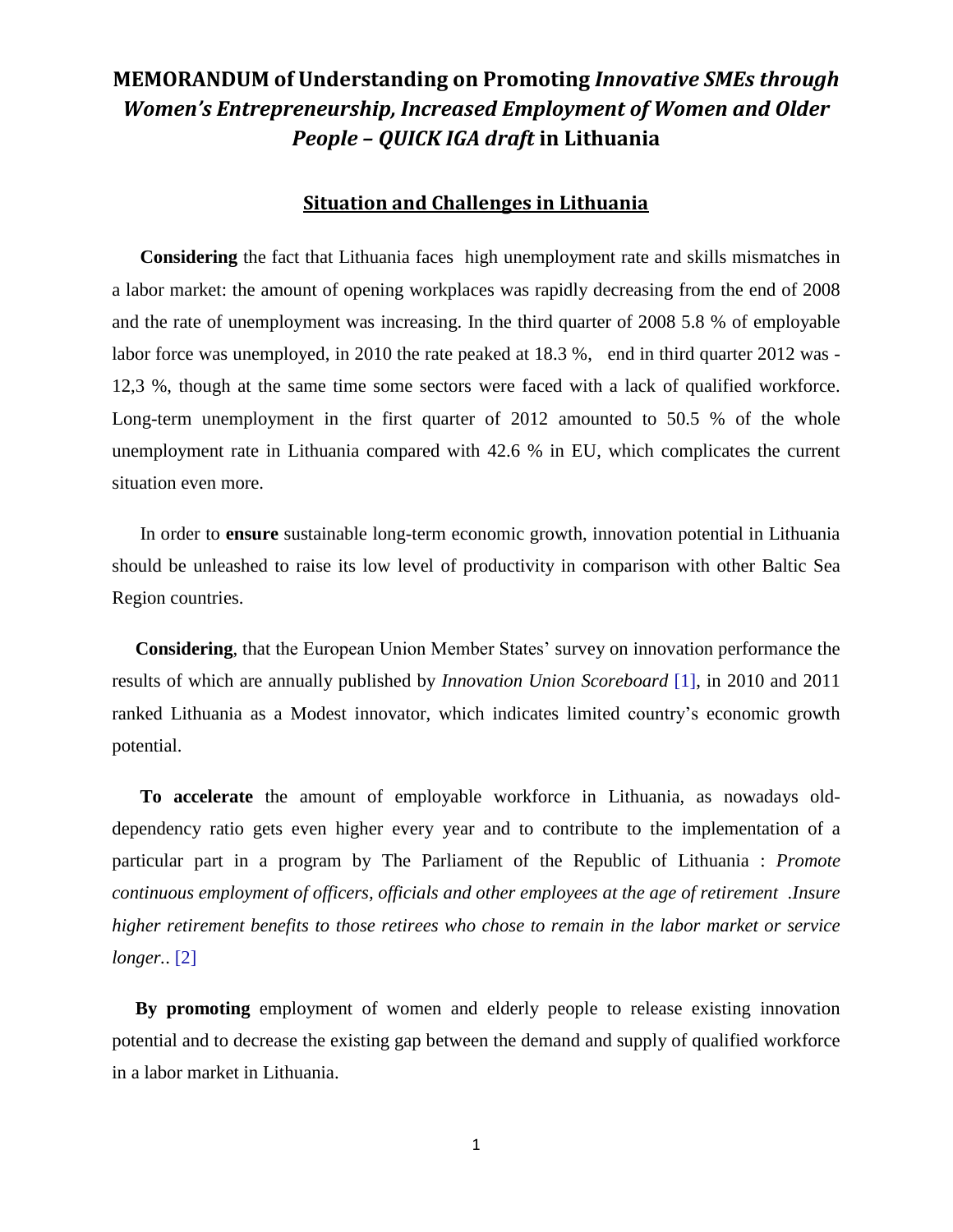**Considering,** that promotion of women in workforce in Lithuania would contribute to the reduction of social exclusion, which in its turn would help implement provisions of immediate priorities set by the Parliament of the Republic of Lithuania: *Increasing employment, reducing unemployment, poverty and social exclusion, improving the assumptions to increase wages in the national economy, to grow development, rapid investment and business climate improvement*. [3]

## **In support of the ongoing business innovation policies in European Union and the consideration of the existing promotion practices of innovative enterprises in Lithuania:**

 Business policy implementation practice in Lithuania applies measures which stimulate research and business partnerships, the development of research and its application in business, as well as application of innovation. Also applies measures encourage creation of innovative clusters and support eco-innovation projects, i.e. important innovation ecosystems, which create a favorable business environment to promote competitiveness, innovation and economic growth, increase private sector's investment in research and development.

 Lithuanian authorities encourage enterprises to implement research findings as well as encourage scientific decisions and research institutions and universities to focus more on the needs of enterprises by applying a specific tool to support innovative enterprises – innovation vouchers.

 However, there is still a significant gap between enterprises and academic and research institutions in Lithuania. Present education system in the institutional structure, internal management of institutions, disposal of assets, including intellectual property and financing arrangements do not sufficiently promote public education institutions to exchange efforts in their ongoing research topics to be more focused on the needs of enterprises.

 The predominant public R&D sector in Lithuania is not sufficiently relevant for innovative businesses either as an innovative business partner, or as a source of information for innovation activities though in order to promote science and enterprise cooperation it was estimated to assign about 2.9 billion LTL for a period of 2008-2015 allocated by the European Union and the Lithuanian state budget. [4]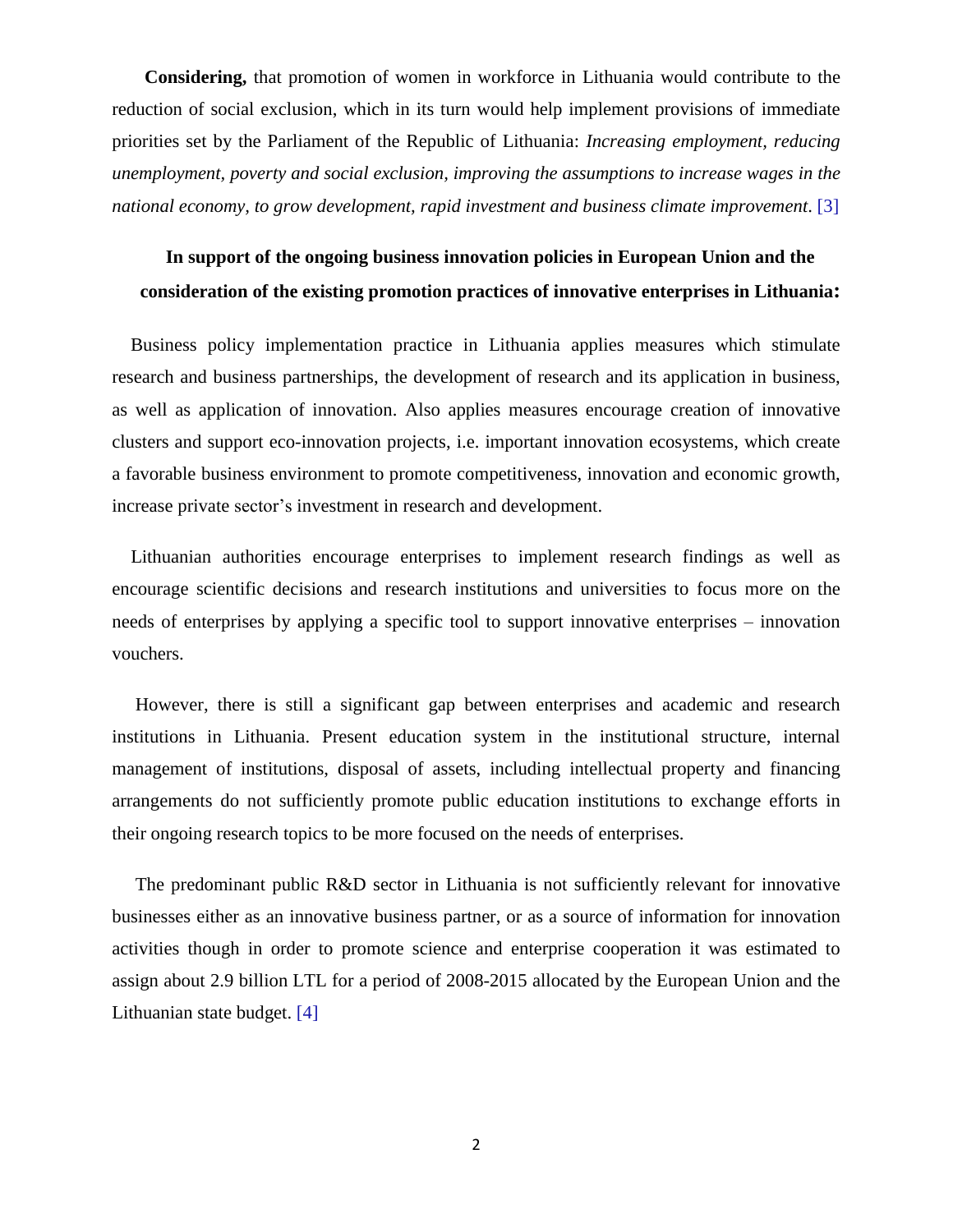*As the signatories of the memorandum we: the government representatives, non-governmental organizations, industry associations, public organizations, recognize the current problematic situation and challenges faced by Lithuania, by signing this memorandum we commit to:*

- 1. Ensure innovations in SMEs as the first priority. Achieving women and men equality at work, which will give contribution by leveraging necessary skills to promote creativity and know-how. Sustainable promotion of the employment of women and older persons should be associated with the strengthening of regional innovation, productivity and growth. All activities are focused on the strengthening the SMEs in the interest of the public, as SMEs are the backbone of the economy and society.
- 2. Support women and older people so that they can remain occupied longer, start a business or become self-employed which will reduce social pressure on governments and will contribute to the quality of life of individuals. With the promotion of employment and employability, workability and entrepreneurship of, women and older people in the first place the constructive steps to handling the effects of demographic change will be made and will foster innovation driven economy.
- 3. The signatories appreciate the initiatives developed by the project "Innovative Small and Medium Enterprises by Gender and Age" and basically support their implementation in Lithuania.
- 4. Committed support through the ongoing dialogue with all relevant stakeholder groups to create optimal conditions in the area of policy work, business, education, culture, social area, financial area aiming at increasing level of productivity and well- being of society.
- 5. Promoting gender- and age-management in the company for purpose of maintaining and strengthening the workability and the employability primarily of women and older people and improving productivity through wide-ranging information and advice services to SMEs.
- 6. Strong commitment to the comprehensive promotion of entrepreneurship in general and of companies created by women in particular, with the target to increase significantly the number of women entrepreneurs and start-ups to secure high economic stability and the opportunity to create additional jobs.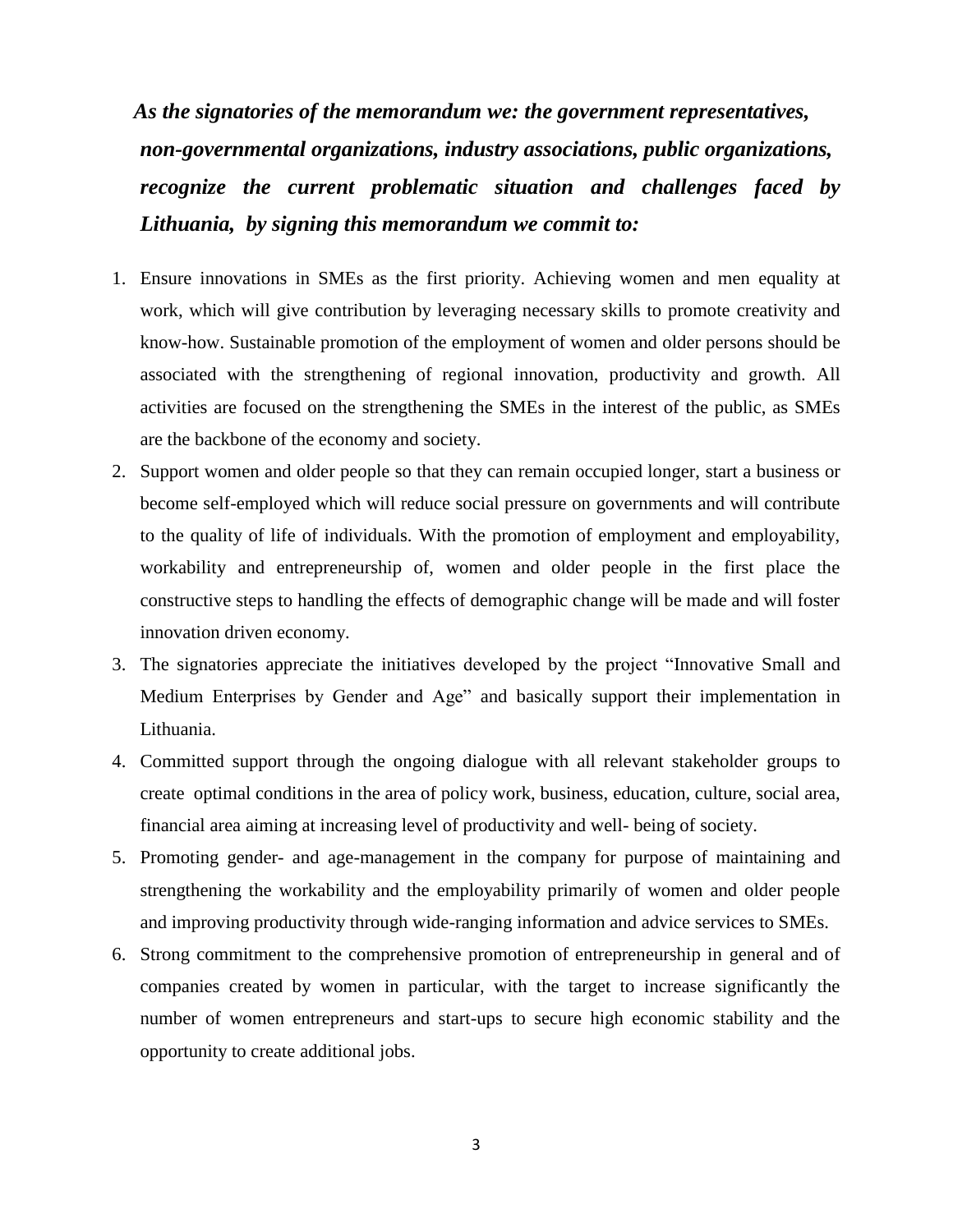- 7. Education is the main key for fostering innovation, competitiveness and creation of more jobs. Therefore the signatories would like to promote education and training in general, as well as the development and approval of entrepreneurship education policy in Lithuania and the effective implementation of this policy.
- 8. It is obligated to create a web-based information platform *online Forum*, in which the parties which have signed the memorandum would be encouraged to participate in Forum discussions on current developments. It would be the basis for the discussions to shape the future of tactical activities and to provide the means to implement them. Women and older people's representatives would be an integral part of discussions in this online forum. Forum would be also useful to build and promote networking between women, older people and enterprises in association with nongovernmental organizations, which represents them. Memorandum parties recognize its consultancy role and agree to voluntarily participate in online Forum discussions.
- 9. By undersigning the Memorandum we agree to work closely together at a strategic level in areas of common interest with the view to promoting innovations via equal opportunities for women and the development of women and older persons as employees and entrepreneurs in Lithuania.
- 10. Other institutions and organizations are invited to join this Memorandum and to take an active part in the important social, economic and political task to promote opportunities for women and older people in the SME sector in Lithuania.

#### *Signatories:*

| 1. The Ministry of Economy of the Republic of Lithuania                          | <b>Birutė Vėsaitė</b>    |
|----------------------------------------------------------------------------------|--------------------------|
| 2. The Ministry of Social Security and Labor                                     | Algimanta Pabėdinskienė  |
| 3. The Ministry of Education and Science                                         | <b>Dainius Pavalkis</b>  |
| 4. Vilnius Gediminas Technical University                                        | <b>AlfonsasDaniūnas</b>  |
| 5. Lithuanian University of Educational Sciences                                 | <b>Algirdas Gaižutis</b> |
| 6. Lithuanian Confederation of Industrialists<br><b>Executive Authority CEO:</b> | <b>Gediminas Rainys</b>  |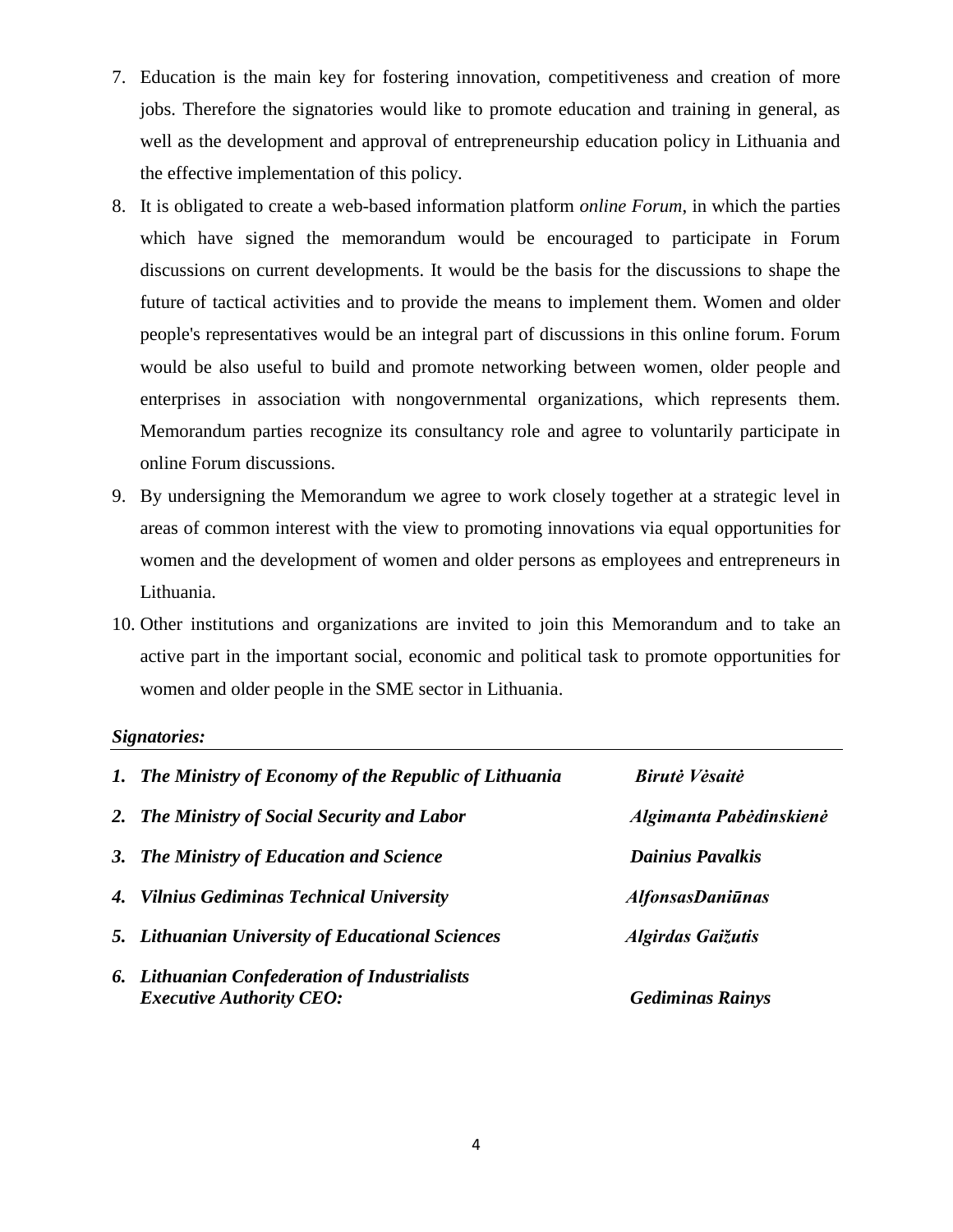| 7. Lithuanian Women Association                        | Virginija Apanavičienė              |
|--------------------------------------------------------|-------------------------------------|
| 8. Labor and Social Research Institution               | <b>Boguslavas Gruževskis</b>        |
| 9. Vilnius Chamber of Commerce, Industry and Crafts    | Vaclovas Kantrauskas                |
| <b>10. Lithuanian Association of Local Authorities</b> | Roma Žakaitienė (director)          |
| 11. Panevėžys Chamber of Commerce, Industry and Crafts | <i><b>Visvaldas Matkevičius</b></i> |

#### Annex

The Memorandum is completed within the project "*Innovative SMEs by Gender and Age* (*QUICK-IGA*)". The challenges in the Baltic Sea Region, addressed by this project, as well as the objectives of the project pursued by 13 project partners are described below.

## **Challenges in the Baltic Sea Region**

Equal opportunities, irrespective of economic requirements, are an important social concern. Required are, *inter alia*:

- $\triangleright$  a higher labor force participation of women in general.
- $\triangleright$  promotion of women activities in management positions.
- $\triangleright$  promotion of self-employment especially of women.
- $\triangleright$  a higher labor force participation of older persons.
- $\triangleright$  equal remuneration for equal work.

But increased labor force participation of women and older people is seen as an urgent need in the light of changing conditions also for economic reasons, mainly for the following ones:

1. The number of people of working age shall decrease in all the Baltic Sea region countries, with the exception of Sweden, up to 18.4% by 2030. The number of working people in the Baltic States is decreasing also due to the high emigration rate as the result of economic recession**.** The emphasis should be applied to the development of economy and increasing employment of unemployed people. In the long run the further rising shortage of entrepreneurs, managers and professionals increasingly inhibit economic development. Therefore a better utilization of the domestic potential workforce is urgently needed, especially by higher labor force participation of women and older people, but also by reducing youth unemployment and promoting employability of young adults.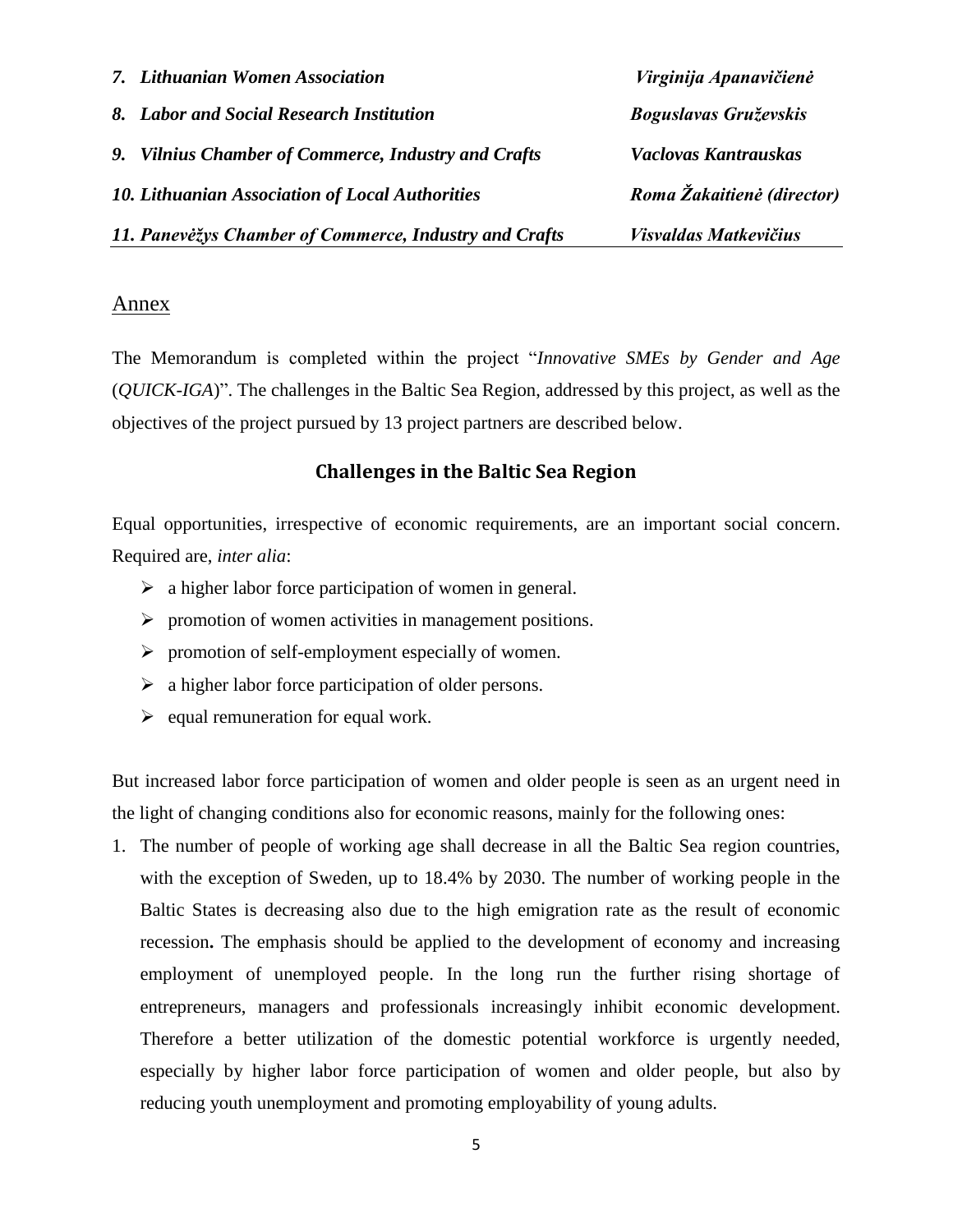- 2. A serious bottleneck always affects a growing entrepreneurial gap. Entrepreneurial skills should be promoted widely and result in a higher proportion of self-employment. A significant increase of women in management positions, as independent entrepreneurs or entrepreneurs increases entrepreneurial potential and contributes significantly to bridging the entrepreneurial gap.
- 3. For the Baltic countries in general good growth prospects are predicted. The best future projections are generally made for small and medium enterprises (SMEs), which now already represent for 99% of all businesses and up to 70% of all jobs. The power of SMEs in the labor market is much smaller than that of the large companies, so the SMEs are threatened to become losers with respect to development. In such a way this existing growth potential would remain largely unused and the overall economic development of a country / region would suffer in the long term. Increased promotion of participation of women and older people in SMEs is therefore of particular interest to these audiences as well as for the overall economic development.
- 4. Global competition requires strong productivity of the entire Baltic Sea region, especially the southern neighboring countries. This is only possible through innovation in new products, processes and services as well as in work processes and working conditions. Investigations of leading German personnel consultants have led to the following results in 2011: Companies with a higher proportion of women and a wise use of the experience and know-how of older people are generally more innovative and productive. Through increasing the proportion of women and older people, innovation and business productivity tend to benefit.
- 5. In addition to technical innovation, product and process innovation in growing share of knowledge-intensive services are becoming increasingly important. The greatest innovation and productivity reserves lie in the human resources and organizational development, including education. Corresponding development contributes to better equal opportunities and improves competitiveness. In all these areas the innovative power of women and the experience and knowledge of older people is a very considerable endogenous potential that should be utilized for the benefit of target groups and the entire society.
- 6. Creation of equal opportunities, in particular promotion of employment and self-employment of women and older people, can boost innovation, productivity and sustainable growth. This will also make indispensable contribution to the management of other current problems such as high youth unemployment, emigration of young and skilled workers or looming lack of entrepreneurs and skilled workers.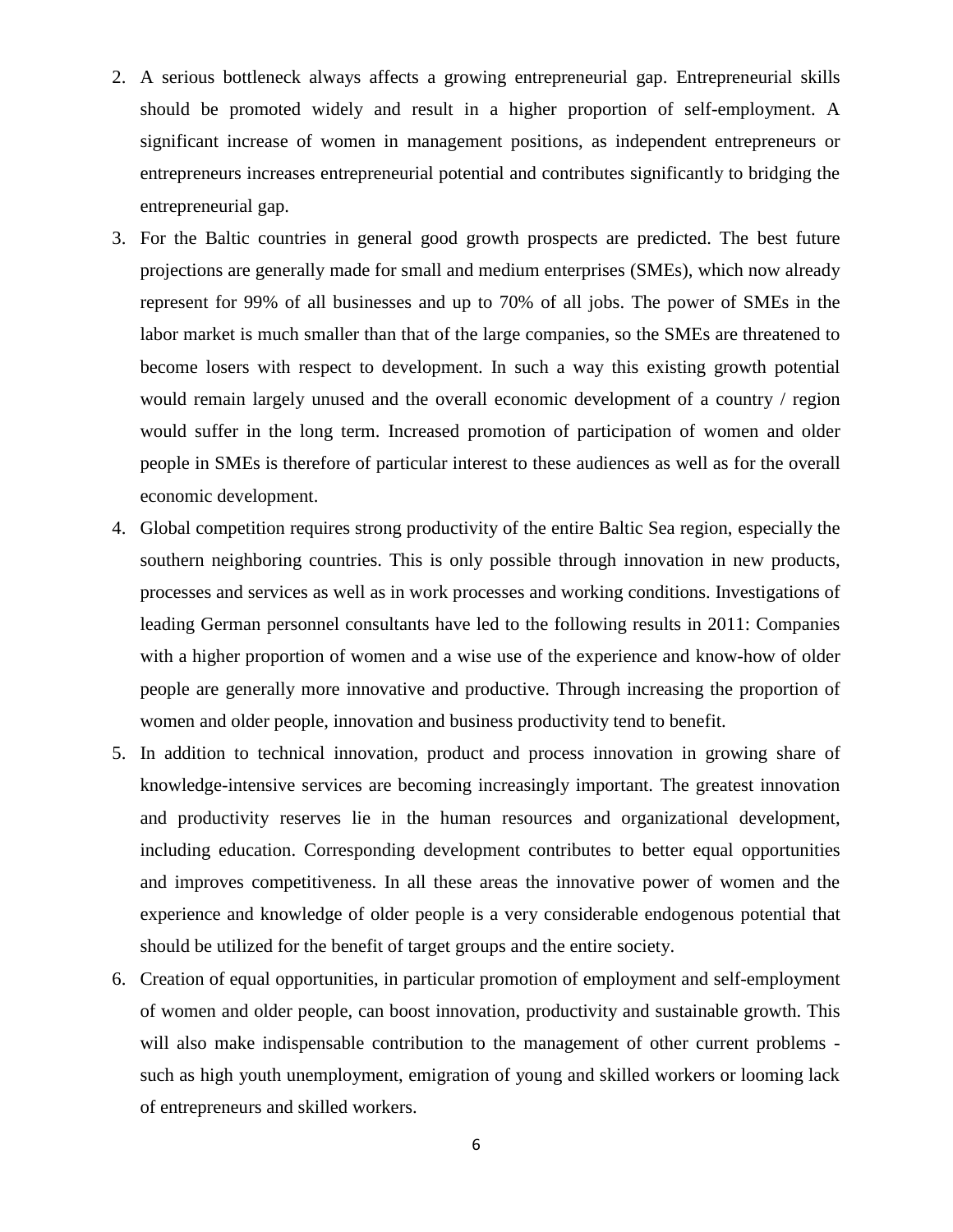### **Innovative SMEs by Gender and Age**

The project "*Innovative Small and Medium Enterprises by Gender and Age*" addresses the mentioned challenges and elaborates solutions. The following objectives will be pursued:

- $\checkmark$  Leveling of equal opportunities for women south of the Baltic Sea with the ones of northern countries;
- $\checkmark$  strengthening the promotion of innovation in small and medium enterprises by developing working cultures, which explicitly improve the equal opportunities of women;
- $\checkmark$  supporting the regional development in order to optimally develop the human capital and competitiveness through gender and education policy.

In four levels the project focuses on the following activities:

- 1. Individually: Boost motivation and workability, thus increasing the rate of women and older people participating in work life, through qualification of consultants and the development of a manual;
- 2. Enterprises: Supporting working conditions suitable for women and older people and personnel development through the transfer of Good Practice, (occupational) training and coaching.
- 3. Organizations: Competences and commitment of 45 chambers and 15 universities to support innovation and equal opportunities.
- 4. Policy: Development of a strategy program, five regional Memorandums and two action programs to promote equal opportunities and innovation in SMEs.

The project partnership has been established to reflect both the geographic and functional diversity of the project objectives:

- Hanseatic Parliament, Germany
- Schwerin Chamber of Skilled Crafts, Germany
- Hamburg Institute of International Economics, Germany
- Work and Future, Germany
- Gdansk University of Technology, Poland
- Bialystok Foundation of Professional Training, Poland
- Lithuanian University of Educational Sciences, Lithuania
- State Education Centre, Latvia
- Minsk Department of the Belarusian Chamber of Commerce and Industry